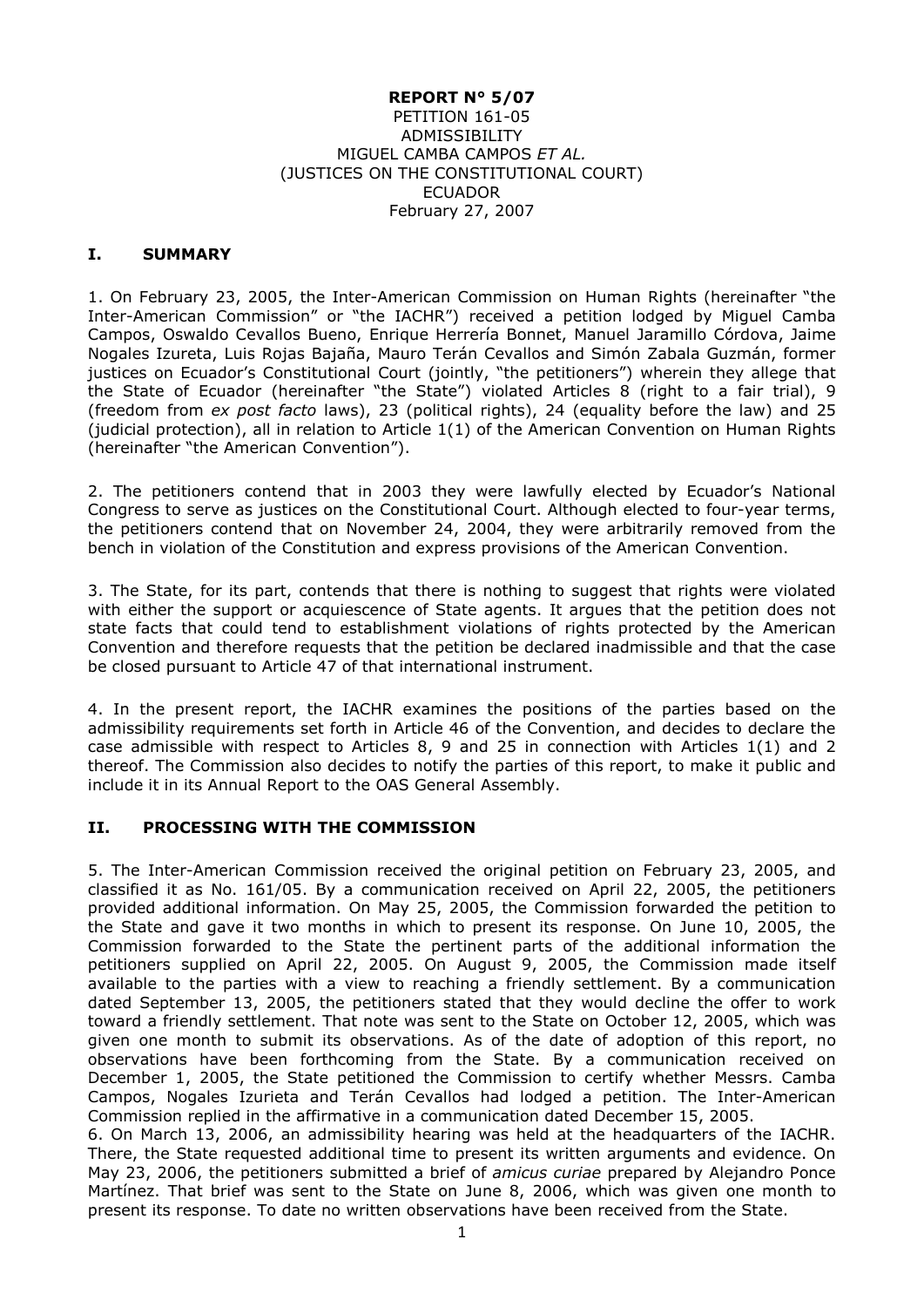## **III. THE PARTIES' POSITIONS**

### **A. The petitioners**

-

7. The petitioners contend that at its January 9, 2003 session, the National Congress appointed Enrique Herrería Bonnet and Oswaldo Cevallos Bueno to serve as justices on the Constitutional Court for the 2003-2007 period. The petitioners underscore the fact that the appointments were done in accordance with the Constitution and the law, and the appointees were elected by a majority of the members.<sup>1</sup> On March 19, 2003, the Congress appointed the other justices to the Constitutional Court, from the slates required under the Constitution. The petitioners further point out that impeachment is the only legal avenue by which to remove a justice on the Constitutional Court before the end of his or her term, and any other method of termination not provided for in the Constitution or the law is unconstitutional.

8. The petitioners contend that on November 24, 2004, the President of the Congress summoned 6 principal justices on the Constitutional Court to appear for impeachment on December 1, 2004.<sup>2</sup> The summons notwithstanding, on November 25, 2004 the majority party in power in the National Congress adopted a resolution in which it states that Miguel Camba Campos, Oswaldo Cevallos Bueno, Enrique Herrería Bonnet, Jaime Nogales Izureta, Luis Rojas Bajaña, Mauro Terán Cevallos, Simón Zabala Guzmán and Manuel Jaramillo Córdova, justices on the Constitutional Court had not been lawfully appointed and, therefore, were terminated.<sup>3</sup> That same day, the Congress appointed the new justices from slates used previously in March 2003.

9. The impeachment proceeding on December 1, 2004, ended without the Congress passing the motions of censure. However, rather than vetoing the termination decision that removed the justices from the Constitutional Court, the President of the Republic convened a special

Article 275 of the Constitution reads as follows:

<sup>1</sup> Article 130 of Ecuador's Constitution provides that the Congress has the authority to "appoint () the justices of the Constitutional Court (); to take cognizance of their recusals or resignations, and to appoint their replacements." That article also provides:

In those cases in which persons are appointed from slates, those slates will be presented within 20 days following the date on which the vacancy occurs. If no slates are received within that time period, the Congress shall make the appointment without slates of nominees.

The National Congress shall make the appointments within thirty days of the date on which each slate is received. If it fails to do so, the person whose name appears at the top of the slate shall be understood to be appointed

The Constitutional Court, which has nationwide jurisdiction, shall have its seat in Quito. It shall be composed of nine justices, each of whom shall have an alternate.

Justices on the Constitutional Court shall serve for four years and may be re-elected. The organic law will spell out the provisions governing its organization and operation, and the procedures the Court is to follow.

The justices on the Constitutional Court shall meet the same requirements required of the justices on the Supreme Court and shall be subject to the same prohibitions. They shall not be answerable for the votes they cast or for the opinions they write in the exercise of their office.

Justices shall be appointed by the National Congress, by a majority vote of its members, as follows:

Two from slates sent by the President of the Republic;.

Two from slates sent by the Supreme Court; the Supreme Court is not to nominate any of its own for the Constitutional Court..

Two chosen by the National Congress, who shall be lawmakers.

One from the slate sent by the mayors and provincial governors.

One from the slate sent by the national, legally recognized labor unions and indigenous and campesino organizations.

One from the slate sent by the legally recognized production organizations.

The law shall regulate the procedure to be followed to put together the slates of candidates referred to in the last three sections

The Constitutional Court shall elect a president and vice president from among its members, who shall serve for two years and may be re-elected

Article 4 of the Constitutional Oversight Law provides as follows: "The justices on the Constitutional Court shall be elected in the manner prescribed in the Constitution and the law, must meet the same requirements demanded for membership on the Supreme Court -except for those who come from within the judiciary-, shall serve for four years and may be re-elected."

<sup>2</sup> The following justices were summoned: Mauro Terán Cevallos, Miguel Camba Campos, Luis Rojas Bajaña, Jaime Nogales Izureta, De la Torre, Simón Zabala Guzmán and Manuel Jaramillo Córdova.

<sup>3</sup> The document by which the justices were removed is Resolution 25-160 of November 25, 2004, published in Official Record No. 485, of December 20, 2004.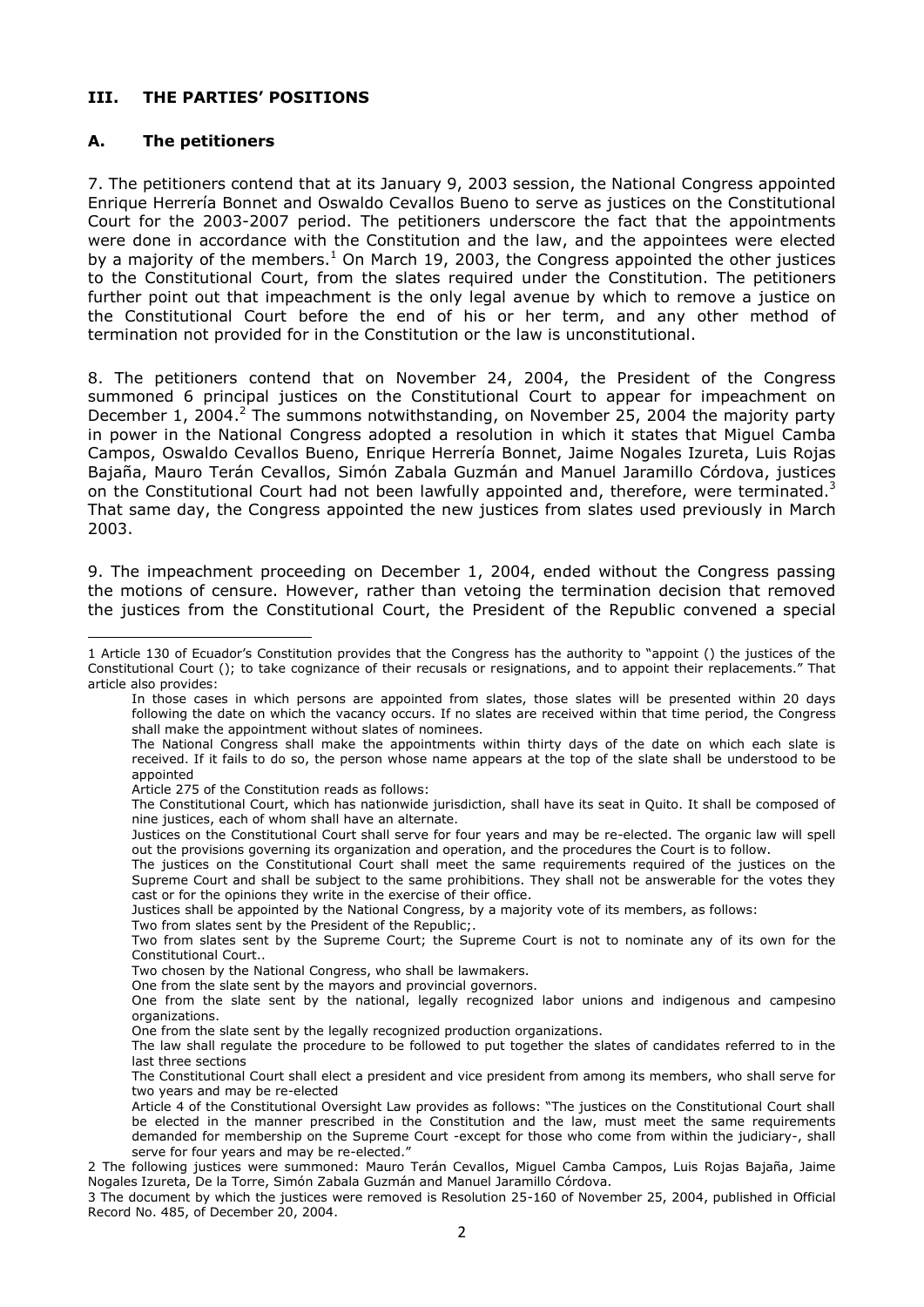session of Congress on December 8 of that year.<sup>4</sup> During that session, the parliamentary majority censured the justices who had voted in favor of Decision 025-2003-TC, which had abolished articles 105 and 106 of the Election Law. Those two articles concerned the method for allocating seats based on voting results, using the D'Hondt system.<sup>5</sup>

10. The petitioners also allege that the *de facto* Constitutional Court delivered a decision on December 2, 2004, wherein it advised the President of the Supreme Court that petitions seeking *amparo* relief were inadmissible for purposes of suspending the effects of a parliamentary resolution. The effect was to put that remedy out of the terminated justices' reach as a means to challenge their removal. Various members of the Constitutional Court let it be known in advance what their position would be and stated that they would dismiss any petition of *amparo* filed on appeal.

11. The petitioners state that former justices Miguel Ángel Camba Campos, Oswaldo Cevallos, Simón Zavala, Luis Rojas and Mauro Terán each filed petitions of *amparo* to challenge the constitutionality of their removal.<sup>6</sup> However, they maintain that Deputy Luis Fernando Almeida, part of the majority in power in Congress, threatened the justices. The petitioners believe that as a direct result of those threats, the magistrates reversed the decisions that admitted the petitions of *amparo* in the first three cases and that in the other cases the petitions were rejected *in limine,* by a decision of December 2, 2004.

12. Additionally, the petitioners state that Oswaldo Cevallos was impeached by Congress, even though he did not participate in the vote that passed the Constitutional Court decision for which he was impeached.<sup>7</sup> Former justices Herrería and Terán were never summoned for impeachment, although they were removed from the bench. The petitioners also contend that on April 26, 2005, the National Congress nullified the resolution by which the *de facto* Constitutional Court was appointed, thereby nullifying the appointments of the justices on the grounds that their appointments were unconstitutional. The justices removed in November 2004 were never restored to the bench.

13. As for the State's contention concerning the available remedies, the petitioners allege that the constitutionality challenge was neither an appropriate nor effective remedy to challenge the November 24, 2004 termination. They argue that a constitutionality challenge is not a simple remedy, because the person cannot himself appear before the court. Furthermore, the party filing the challenge has to collect 1,000 signatures in order to file the challenge, or request the intervention of the Ombudsman's Office. They also contend that the constitutionality challenge is not the proper remedy because it is not intended to protect human rights, but rather to challenge laws that are at variance with the Constitution. The petitioners argue that a constitutionality challenge cannot redress human rights violations; it can only put a stop to the effects of a law. They reason that such a challenge would have been condemned to fail because it would have been heard and decided by the very Constitutional Court that had issued a ruling to the effect that judges of first instance did not have jurisdiction to hear challenges whose objective was to suspend the effects of the termination ruling. They add that the administrative-contentious avenue was also closed. It, too, would not have been an effective or appropriate remedy since, in the final analysis, it would have to be decided by a Supreme Court that was neither independent nor impartial.

<sup>4</sup> El Comercio, "Special session of Congress convened, December 5, 2004; El Universo, December 5, 2004.

<sup>5</sup> The petitioners argue that the resolution had been issued and published more than a year earlier in the official record; therefore, under the Organic Law of the Legislative Office, Article 92, Congress would have no longer had the authority to impeach the justices on those grounds.

<sup>6</sup> Respectively: the decision by which the court takes cognizance of the case, December 3, 2004, the decision declaring the case inadmissible, December 15, 2004; Eighth Civil Court of Pichincha, Trial 1222, the decision by which the court takes cognizance of the case. Brief of Deputy Almeida at 26-28; Trial 1233-4 Twelfth Civil Court of Pichincha; Trial 1223, Eleventh Civil Court of Pichincha, Decicision of December 14, 2005; Trial No. 1213-2004, Decision to take cognizance of the case, December 3, 2004, and Decision of December 13, 2004.

<sup>7</sup> The petitioners indicate that the justice was hospitalized on the date Resolution No. 025-2003-TC was issued and therefore did not participate in the proceedings thereon.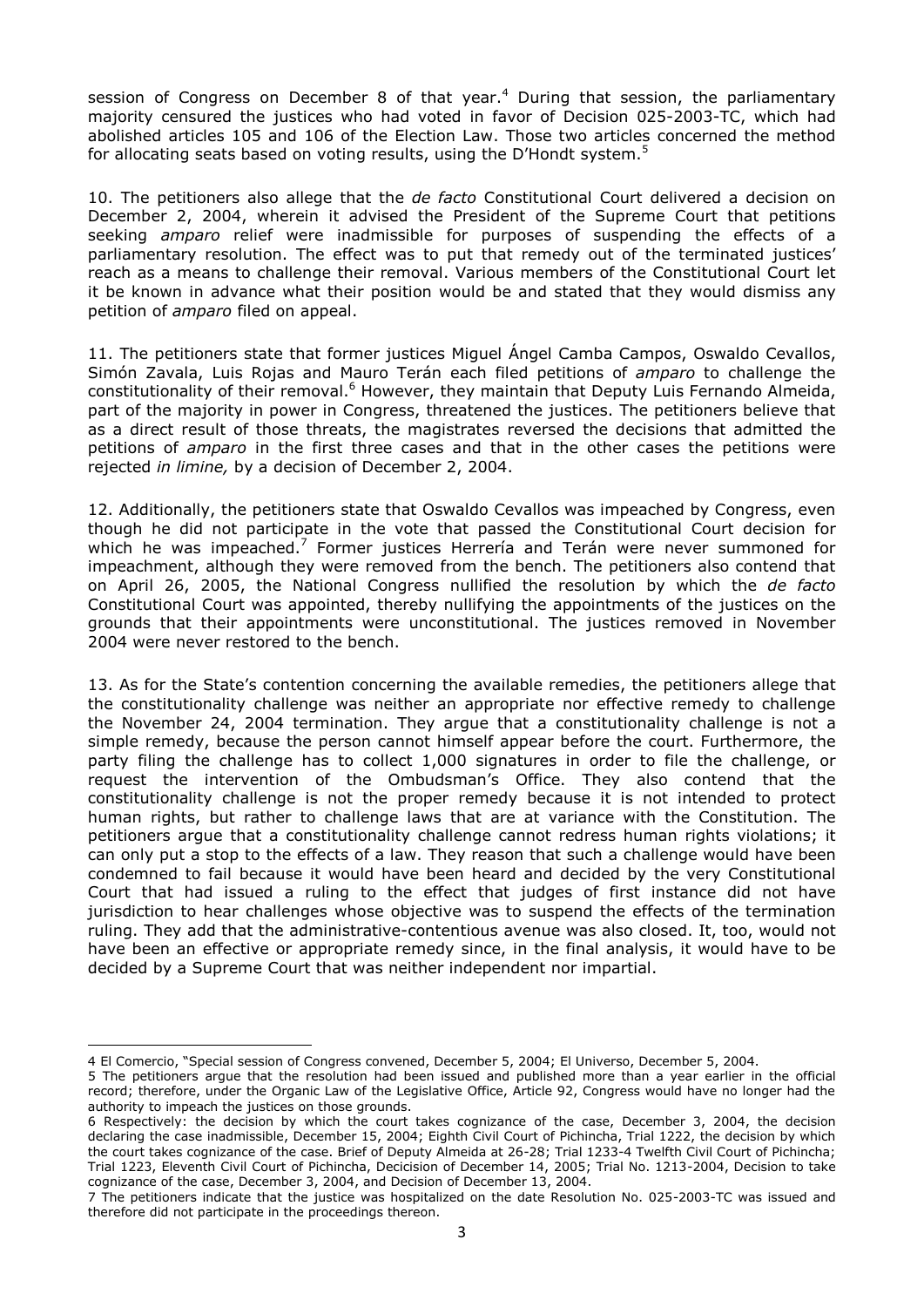# **B. The State**

14. During the admissibility hearing that the Commission held on this case, the State's representatives argued that during the regular session of the National Congress, some deputies stated that the procedure by which the justices were elected was not lawful because the procedure outlined in Article 275 of the Constitution was not followed. The justices were not elected in an individual capacity, from each of the slates presented. Instead, a "blanket tactic" was used. As a resulted, the congressmen suggested that new justices be appointed in accordance with the Constitution and the laws. To that end, they passed a resolution in which the appointment was declared unlawful; new justices were appointed, this time in conformity and law, using slates received by the Congress at the time. The State argues that this was how the Congress –in exercise of its authorities—resolved to correct the unconstitutional situation that had been created. According to the State, at no time was a justice removed by impeachment, as the petitioners claim. The State therefore asks that the Commission reject the petitioners' claim that the resolution was not revoked despite the fact that the impeachment found the petitioners innocent.

15. The State argues that the petitioners did not exhaust any domestic remedy and thus failed to comply with Article 46(1)(a) of the American Convention. The State recalled that the Commission had made the point that the decisive factor is not the interested party's subjective concern as to the impartiality of a court; instead, it is that such fears may be objectively justified. The State indicates that the European Court of Human Rights has written that in principle, the impartiality of the members of a court shall be taken as a given until proven otherwise and that there are two tests to determine whether a judge is or is not impartial: the personal conviction and behaviour of a particular judge in a given case, and ascertaining whether the judge offered guarantees sufficient to exclude any legitimate doubt in this respect. In the present case, the State argues that in the abstract, and absent convincing evidence, it cannot be concluded that the future decisions of a domestic court will be biased and in violation of the rules of due process.

16. The State's position is that the petitioners had two remedies available to them: a constitutionality challenge and the contentious-administrative avenue. In the case of the constitutionality challenge, the State argues that once the requirements established in Article 272 of the Constitution had been met, if the petitioners believed that they were arbitrarily removed in violation of the Constitution, they could have brought a constitutionality challenge in the Constitutional Court. As for the contentious-administrative remedy, the State asserts that natural or legal persons can use such remedies to challenge administrative regulations, measures or decisions of the government or of legal or semi-public entities that have taken effect and that violate the petitioner's right or immediate interest. They can also be used to challenge administrative decisions that adversely affect private rights established or recognized by law, provided those decisions were taken as a consequence of some general provision that infringes the law that is the basis of those rights.

# **IV. ANALYSIS OF ADMISSIBILITY**

#### **A. The Commission's competence** *ratione personae***,** *ratione materiae***,** *ratione temporis* **and** *ratione loci*

17. Under Article 44 of the Convention, the petitioners have standing to lodge complaints with the IACHR. The petition names as alleged victims individuals whose Convention-protected rights the State pledged to respect and ensure. As for the State, Ecuador has been party to the American Convention since December 28, 1977, the date on which it deposited its instrument of ratification. The IACHR, therefore, is competent *ratione personae* to examine the petition.

18. The Inter-American Commission is competent *ratione loci* to take up the petition because it alleges violations of Convention-protected rights said to have occurred within the territory of a State party to the Convention.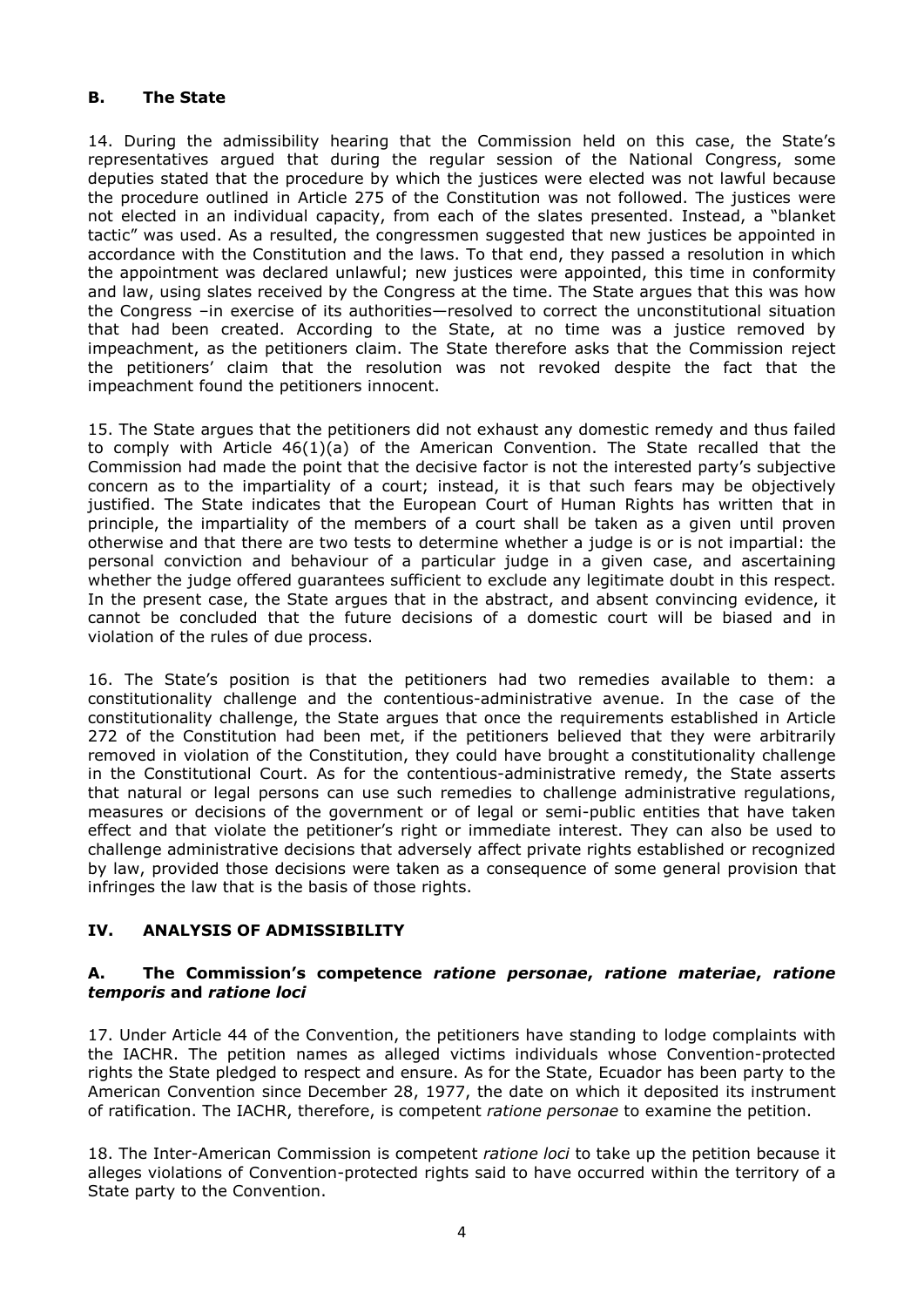19. The IACHR is competent *ratione temporis*, inasmuch as the obligation to respect and ensure the Convention-protected rights was already in effect for the State on the date the alleged facts were said to have occurred.

20. Finally, the Inter-American Commission is competent *ratione materiae* because the petition alleges violations of human rights protected under the American Convention.

## **B. Other admissibility requirements**

### **1. Exhaustion of the remedies under domestic law**

21. Article 46(1)(a) of the American Convention provides that for petitions lodged with the IACHR to be admissible, the remedies under domestic law must have been pursued and exhausted in accordance with generally recognized principles of international law. The preamble to the American Convention states that the Convention is met to complement and reinforce the protection afforded by the domestic laws of the States. The rule of prior exhaustion of domestic remedies, therefore, gives the State the opportunity to settle the matter by its own laws before having to face an international proceeding, which is particularly valid in the international jurisdiction of human rights.

22. The exhaustion of domestic remedies requirement established in Article 46 of the American Convention refers to the available remedies that are adequate and effective for resolving an alleged human rights violation. The Inter-American Court has held that when, for reasons of fact or of law, the domestic remedies are not available to the petitioners they are exempt from the obligation to exhaust them.<sup>8</sup> If the domestic remedy is conceived such that exercise of the remedy is for all practical purposes beyond the alleged victim's reach, then the alleged victim is not required to exhaust it.

23. In the case of the constitutionality challenge, Article 277 of the Ecuadorian Constitution lists exactly who has standing to file such challenges and the requirements that must be met.  $9$ The Inter-American Commission considers that the rules governing the challenge are such that it was not a remedy that the alleged victims had immediately and directly available to them, since they would have had to collect the signatures of 1000 citizens or obtain a decision in their favor from the Ombudsman's Office. The State, for its part, did not provide information as to the efficacy of the constitutionality challenge in other cases involving individual petitions, so that it has not demonstrated the effectiveness of this remedy vis-à-vis the domestic courts. The IACHR also considers that the petitioners' argument as to the ineffectiveness of any action they might have filed with the Constitutional Court, composed of the very persons who had replaced the alleged victims, is also well founded and not disputed. Also, the case record shows that the Constitutional Court had already delivered a ruling stating its position on the inadmissibility of actions challenging the congressional resolution that had removed Miguel Camba Campos and the other justices from bench. In short, the constitutionality challenge was not a remedy that the petitioners would have had to pursue and exhaust before requesting the Inter-American Commission's intervention.

<sup>8</sup> I/A Court H.R., Exceptions to the Exhaustion of Domestic Remedies (Arts. 46(1), 46(2)(a) and 46(2)(b), American Convention on Human Rights). Advisory Opinion OC-11/90 of August 10, 1990. Series A No. 11, paragraph 17. 9 Art. 277.- Constitutionality challenges may be brought by:

<sup>1.</sup> The President of the Republic, in the cases stipulated in paragraph 1 of Article 276.

<sup>2.</sup> The National Congress, upon a resolution passed by a majority of its members, in the cases provided for in paragraphs 1 and 2 of that article.

<sup>3.</sup> The Supreme Court of Justice, upon a resolution by the full Court and in the cases described in paragraphs 1 and 2 of that article.

<sup>4.</sup> The provincial or municipal councils, in the cases stipulated in paragraph 2 of that article.

<sup>5.</sup> One thousand enfranchised citizens, or any person who has obtained a decision in his or her favor from the Ombudsman's Office, in the cases specified in paragraphs 1 and 2 of that article.

The President of the Republic shall request the opinion provided for in paragraphs 4 and 5 of that article. (...)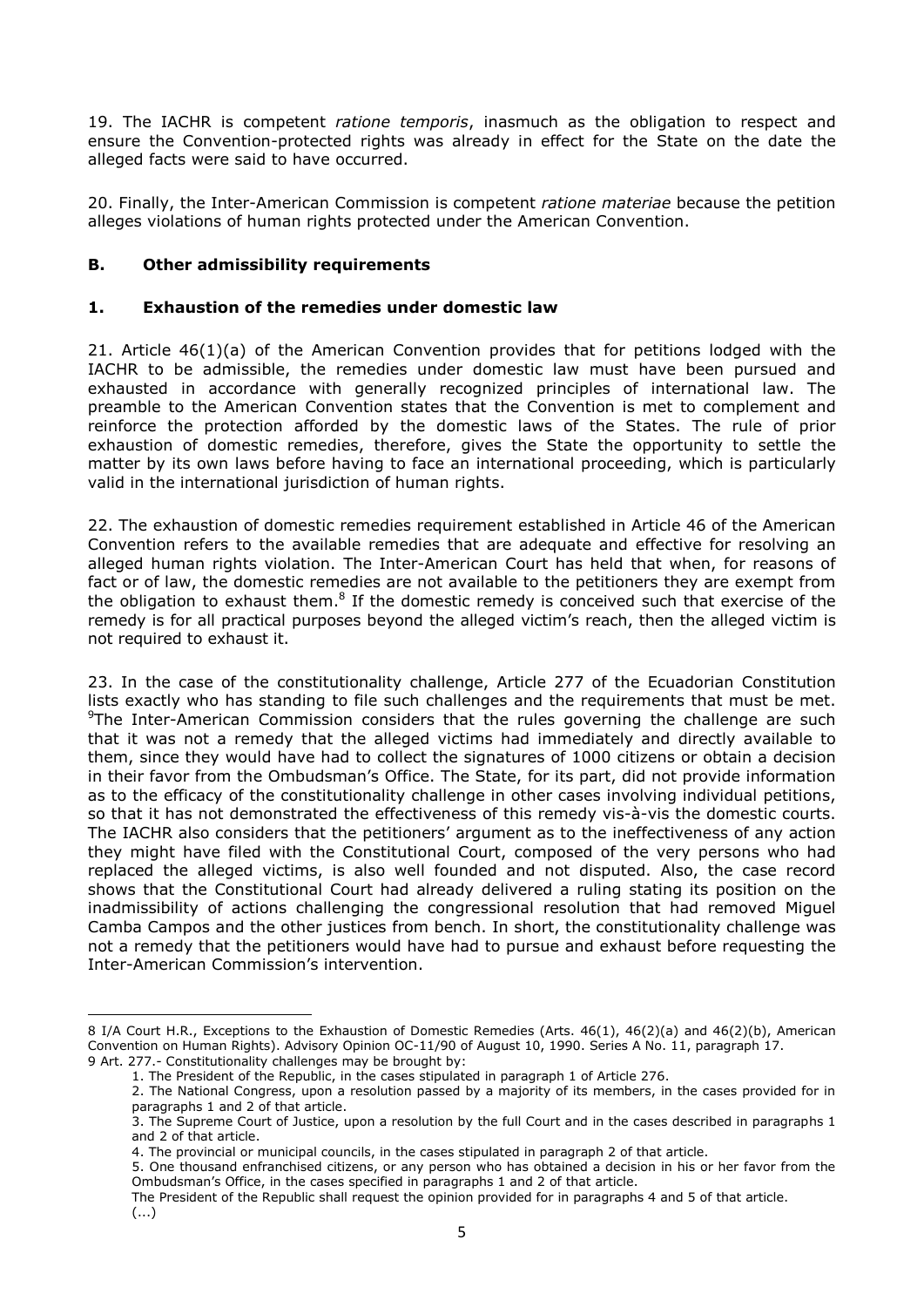24. Moreover, the State maintains that the petitioners should have exhausted the contentiousadministrative remedy that is appropriate for challenging administrative regulations, measures or decisions that violate a right or immediate interest of the petitioner, or that violate private rights, provided the offending regulation, measure or decision was approved as a consequence of a general provision that infringes the law that is the basis of those rights. None of the hypotheticals suggested by the State fits the situation posed by the petitioners, since the act by which Congress removed the justices from the bench of the Constitutional Court –allegedly in violation of the Ecuadorian Constitution- cannot be equated with an administrative decision. Therefore, the petitioners were not required to either pursue or exhaust the contentiousadministrative remedy before turning to the inter-American system.

25. The petitioners state that five of the former justices of the Constitutional Court filed petitions seeking *amparo* relief to challenge the constitutionality of their removal, but that the political pressure brought to bear resulted in the nullification of the decisions whereby the courts agreed to hear three of the petitions of *amparo*. The other two petitions were denied *in limine* by a decision of December 2, 2004:

To establish that in order to suspend the effects of a parliamentary resolution, including number 25-160 () for the alleged violation of the Constitution, as to the forms or the merits, the only action that applies is the action for unconstitutionality which must be brought before the Constitutional Court () and that any recourse of*amparo* that were presented in the national courts with respect to said resolution, must be rejected directly and declared inadmissible by the respective judge, because otherwise they would be deciding a case against the express text of the law, which would in turn generate the corresponding judicial actions. $10$  (emphasis added)

26. The State does not list this among the effective remedies, but the Commission notes that they were filed in an attempt by the petitioners to have their situation resolved in the domestic courts.

27. In short, the Inter-American Commission finds that the Ecuadorian State did not provide the petitioners with a simple and effective recourse by which to challenge the congressional resolutions that they believed violated their human rights. Furthermore, the Constitutional Court stepped in to prevent them from exhausting any remedy that might have resolved the matter. Therefore, the exceptions allowed under American Convention Article 46(2), subparagraphs (a) and (b), to the rule requiring exhaustion of domestic remedies apply in the present case.

# **2. Timeliness of the petition**

-

28. Because the exceptions allowed under Article 46(2) of the Convention do apply, the requirement stipulated in Article 46(1)(b) does not apply. The petition was lodged in February of 2005, after the petitions of *amparo* filed by a number of the petitioners were denied. The Inter-American Commission considers that the petition was filed within a reasonable period of time, under the terms of Article 32 of its Rules of Procedure.

# **C. Duplication of international proceeding and international** *res judicata*

29. Article 46(1)(c) of the American Convention provides that for petitions to be admissible, the subject of the petition or communication must not be pending in another international proceeding for settlement. Under Article 47(d) of the Convention, the IACHR will not admit a petition that is substantially the same as one previously studied by the Commission or by another international organization. In the present case, neither party has supplied information that would indicate the presence of either of these grounds for inadmissibility, so that the Inter-American Commission concludes that these requirements have been met.

<sup>10</sup> Resolution of the Constitutional Court adopted in the session of December 2, 2004.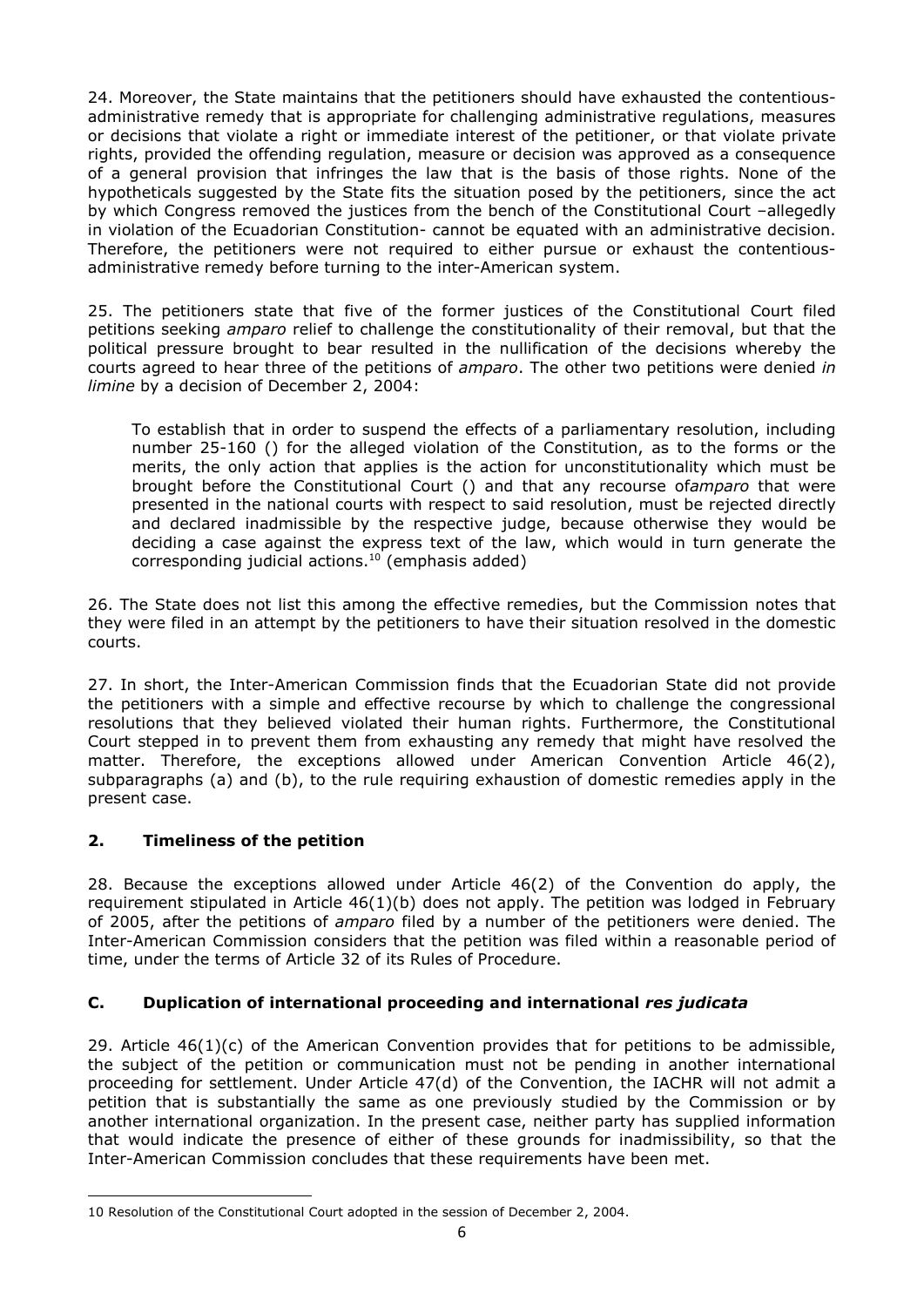## **D. Characterization of the facts alleged**

30. The facts alleged as to the procedure by which the justices of the Constitutional Court were removed from the bench, if proved, could tend to establish violations of Articles 8, 9 and 25, in combination with Articles 1(1) and 2 of the American Convention.

31. At this stage of the proceeding it is not up to the Commission to decide whether the alleged violations of the American Convention actually occurred. For admissibility purposes, the Commission need only decide whether the facts alleged, if proved, could tend to establish a violation of the rights guaranteed by the Convention, as stipulated in Article 47(b) of the American Convention, and whether the petition is "manifestly groundless" or "obviously out of order," as provided in subparagraph (c) of that article. The standard for assessing admissibility is different from the standard for assessing the merits of a complaint. The assessment the Commission makes at this stage is simply a summary analysis and does not imply any prejudgment or advance any opinion on the merits of the case. By establishing two separate phases –one for admissibility and the other for merits, the Commission's own Rules of Procedure reflect the distinction between the assessment that must be done to declare a petition admissible and the one required to establish whether State responsibility has been engaged.

32. The petitioners allege that their removal from the bench is a violation of a number of provisions of the American Convention, including those guaranteeing due process and effective judicial protection. The facts alleged, which include the removal of all justices on Ecuador's Constitutional Court without giving them a hearing and by a procedure not provided for under the Constitution of that country, if true, would constitute violations of the rights protected under Articles 8 and 25 of the American Convention. The petitioners also allege that the procedure by which they were removed from the bench is not in Ecuador's legal system and that the grounds for their removal are not in the law.

33. With respect to the application of Article 9 of the American Convention, the Inter-American Court has said:

It is desirable to analyze whether Article 9 of the Convention is applicable to the administrative punitive action, in addition to it's being evidently applicable in the penal realm. The terms used in such precept seem to refer exclusively to the latter. However, it is appropriate to take into account that administrative sanctions, as well as penal sanctions, constitute an expression of the State's punitive power and that, on occasions, the nature of the former is similar to that of the latter. Both, the former and the latter, imply reduction, deprivation or alteration of the rights of individuals, as a consequence of unlawful conduct. Therefore, in a democratic system it is necessary to intensify precautions in order for such measures to be adopted with absolute respect for the basic rights of individuals, and subject to a careful verification of whether or not there was unlawful conduct. Likewise, and for the sake of legal security, it is indispensable for the punitive rule, whether of a penal or an administrative nature, to exist and to be known or to offer the possibility to be known, before the action or omission that violate it and for which punishment is intended, occurs. The definition of an act as an unlawful act, and the determination of its legal effects must precede the conduct of the subject being regarded as a violator. Otherwise, individuals would not be able to orient their behavior according to a valid and true legal order within which social reproach and its consequences were expressed. These are the foundations of the principles of legality and unfavorable nonretroactivity of a punitive rule. $11$ 

34. The Inter-American Commission considers that if the petitioenrs´allegations regarding Article 9 were proven in the merits stage, there could be a violation. Also, it considers that all

<sup>11</sup> I/A Court H.R., Case of Baena-Ricardo et al. Judgment of February 2, 2001. Series C No. 72. para. 106; and Case of Ricardo Canese. Judgment of August 31, 2004. Series C No. 111. paras. 176 y 177.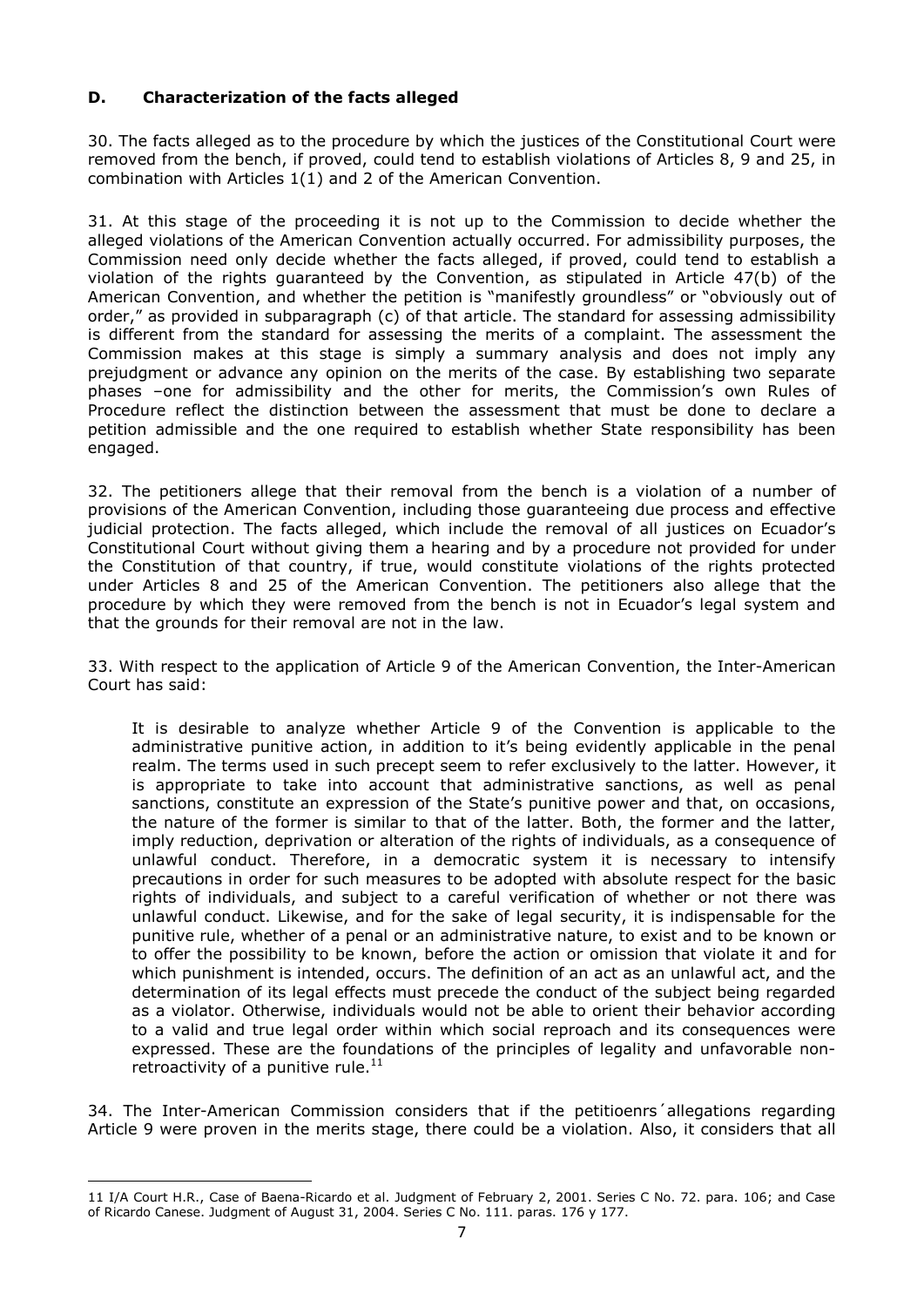the above legal provisions must be analyzed in connection with Articles  $1(1)$  and 2 of the Aemrican Convention.

35. The petitioners also allege that the State violated their political rights, guaranteed under Article  $23(1)(c)$ ; they contend that they were unlawfully and abruptly removed from the office to which they were appointed for four years. The Commission's understanding is that the allegations are not a question of the right to have access to public service, as framed in the American Convention, but rather to the right to remain in office.<sup>12</sup> The Inter-American Commission deems that the petitioners' allegations in this regard do not tend to establish a possible violation of Article 23 of the American Convention.

36. Finally, the petitioners are alleging violation of Article 24, because they contend that the justices were the victims of discrimination based on their political opinions, since two justices who were members of the party in power were confirmed in their post.<sup>13</sup> Apart from the simple claim made by the petitioners, there is nothing in the case file that would support, in the merits phase, a finding of discrimination. None of the information provided would support a finding, in the merits phase, that there was discrimination.

37. Based on the preceding paragraphs, the Inter-American Commission finds that the allegations concern supposed violations of the rights to due process and to judicial protection, recognized in Articles 8, 9 and 25 of the American Convention, and the obligations*erga omnes* established in Articles 1(1) and 2 thereof. Furthermore, the facts alleged do not tend to establish possible violations of the rights protected under Articles 23 or 24 of the American Convention, so that the respective allegations cannot be taken up during the merits phase.

### **V. CONCLUSIONS**

38. The Inter-American Commission concludes that the present case is admissible and that it is competent to examine the petition lodged by the petitioners with respect to the alleged violation of Articles 8, 9 and 25 of the American Convention, in combination with Articles 1(1) and 2 thereof. It also concludes that the facts alleged by the petitioners, if true, would not constitute possible violations of Articles 23 or 24 of the American Convention.

39. Based on these arguments of fact and of law, and without prejudging the merits of the case,

#### **THE INTER-AMERICAN COMMISSION ON HUMAN RIGHTS DECIDES:**

1. To declare this petition admissible with regard to the rights recognized in Articles 8, 9 and 25 of the American Convention, in relation to Articles 1(1) and 2 thereof.

2. To declare the allegations made with respect to Articles 23 and 24 of the American Convention inadmissible.

3. To invite the parties to consider the possibility of instituting a procedure to arrive at a friendly settlement of the case and to make itself available to the parties to that end.

4. To notify the State and the petitioner of this decision.

5. To publish this decision and include it in the Commission's Annual Report to the OAS General Assembly.

<sup>12</sup> See, in this regard, I/A Court H.R., Constitutional Court Case. Judgment of January 31, 2001. Series C No. 71, paragraph 103.

<sup>13</sup> Namely, justices René de la Torre and Milton Burbano.